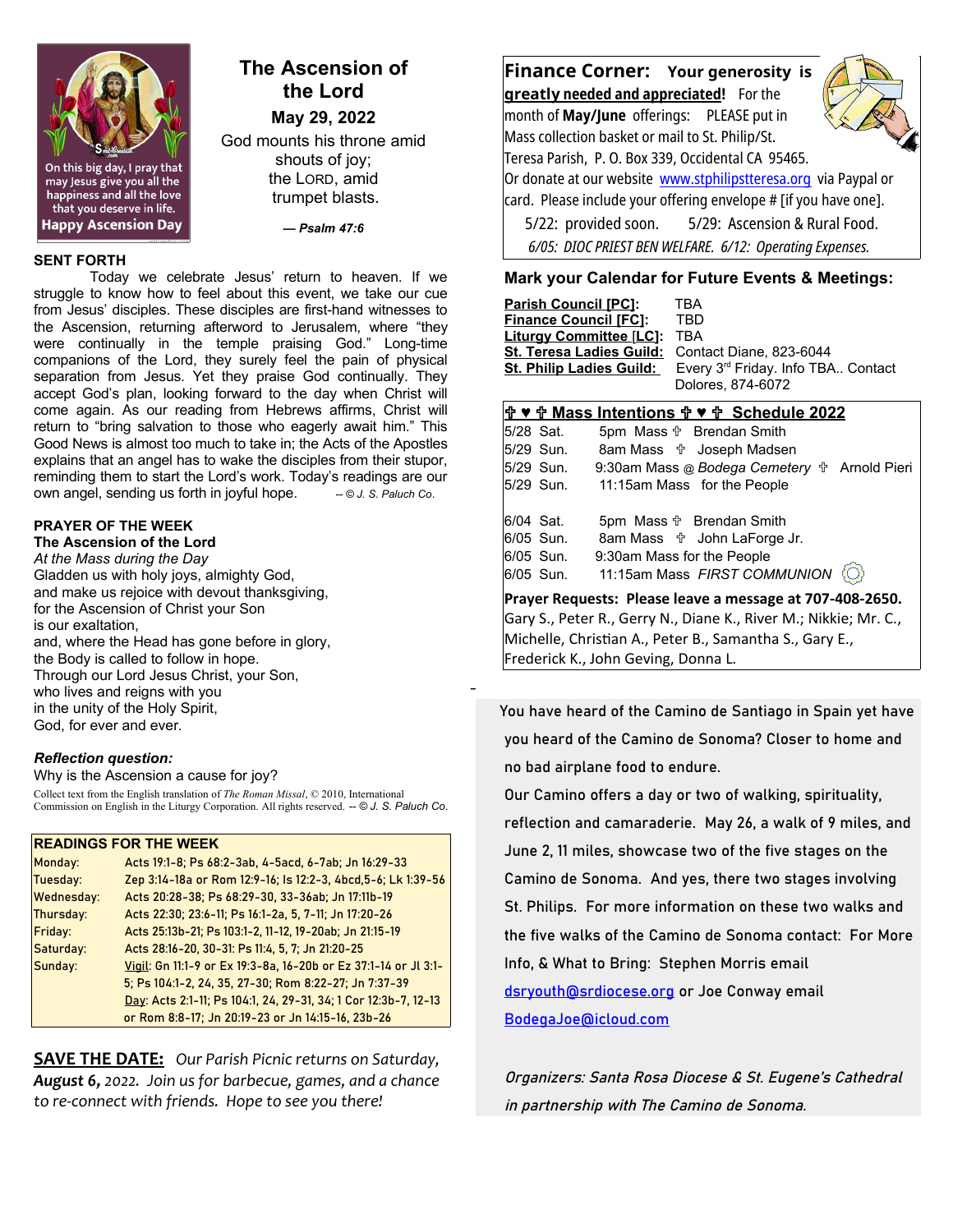#### RURAL FOOD PROGRAM UPDATE for MAY, 2022

On Tuesday, May 10, we welcomed fifty-seven families, (125 individuals) to receive nutritional support from our Rural Food Program. All who are in need are welcome to attend this monthly food distribution.

Each month our dedicated volunteers repackage proteins including fresh eggs for our clients. They repackage eggs into over 80 dozen egg cartons. This month we came very close to running out of egg cartons! PLEASE CONSIDER SAVING YOUR CLEAN EGG CARTONS and donate them to our program by dropping them off at the parish hall. We thank you in advance. We also appreciate your donation of clean, handled paper bags. We can save the environment and save some money with your support.

Our program is open to all who are in need. If you are aware of a family which needs nutritional assistance, please let them know about our program. Leave a message at the parish office, (707) 408-2650 to get a call back with additional information and to answer your questions.

This program is funded through monthly Rural Food Collection, private donations and the dedicated, awesome volunteers. Thank you for your generous donations as we strive to meet the nutritional needs of all attendees at our food distributions. RURAL FOOD VOLUNTEER OPPORTUNITIES in the Parish Hall and parking area: Saturday, June 11, 9-10:00 am repackaging; Monday, June 13, 9:00 – 11:00am set up and Tuesday, June 14, 7:30a – 11:00a to distribute food to clients.



## *Blessed Chiara Badano and the beatification day miracle | [Everyday Miracles](https://slmedia.org/blog/blessed-chiara-badano-and-the-beatification-day-miracle-everyday-miracles)*

### *By [Chiara Catipon](https://slmedia.org/blog/blessed-chiara-badano-and-the-beatification-day-miracle-everyday-miracles)*

*A number of years ago, I was asked to be part of the organizing committee for the beatification ceremony of a young Italian woman, Chiara Badano. Having just moved to the international youth headquarters of the Focolare Movement in Rome, I spent weeks wading through books and*  *Vatican documents in order to grasp the heroic virtues lived by this young woman who had died of leukemia at the age of 18.* 

 In December 2009, we received confirmation that the beatification would take place and that we would need to prepare a worthy ceremony for September 25, 2010. We decided on two venues for the event: the sanctuary of *Divino Amore* in Rome for the Mass and the Paul VI Hall in the Vatican for the celebration afterwards. We had chosen the sanctuary because thousands were expected to arrive from all over the world and it had an extensive outdoor space which we could use for the expected spillover. The Paul VI Hall would host for the first time in history an event for young people that included a rock concert and modern dance performances.

 Organizing such an event brings with it many challenges: translations, media coverage, the creation of an official hymn, and dance choreographies, just to name a few! But the biggest challenge of all was the threat of downpour. As the big day came closer, we learned that rain was expected for that week. This created all kinds of logistical concerns because of our reliance on being able to use the sanctuary's outdoor space. For one thing, we were worried that the sound system and the giant screens outside would break down. But mostly we were concerned about all the people that would get drenched and the ensuing health issues.

 We considered what options were open to us. One of our members even designed and proposed a way to cover the space. Of course, this all had to be constructed and paid for with money we knew not where to get. In the end, the organizers felt that this was time for a radical display of trust. Since the shrine was well known for all the miracles that had happened there and Blessed Chiara would be on "our" side, we decided to go ahead with the plans and leave the weather in God's hands.

 Looking back at it now, it was perhaps the biggest miracle I had ever witnessed in my life. Though it was raining in the area around us, it did not come within the circumference of the shrine. Not a raindrop was felt throughout the Mass by the more than 20,000 people who were outside. We even heard later that the weather reporters could not explain why the area around the sanctuary had remained dry.

 But in a way, the bigger miracle was Blessed Chiara herself and how her life has touched so many people. The documentary film we made about her life was the source of profound spiritual experience for more than one of the production team. And on the day of the beatification, as we meandered through the traffic of Rome on our way to Paul VI Hall, there was an indescribable atmosphere of joy among all the people – young and old, entire families, priests, religious men and women, bystanders. When the evening ended with the parents of Blessed Chiara (Luce) Badano thanking all the participants, heaven seemed to have opened up and enveloped the entire hall. It was an experience that has marked my life.